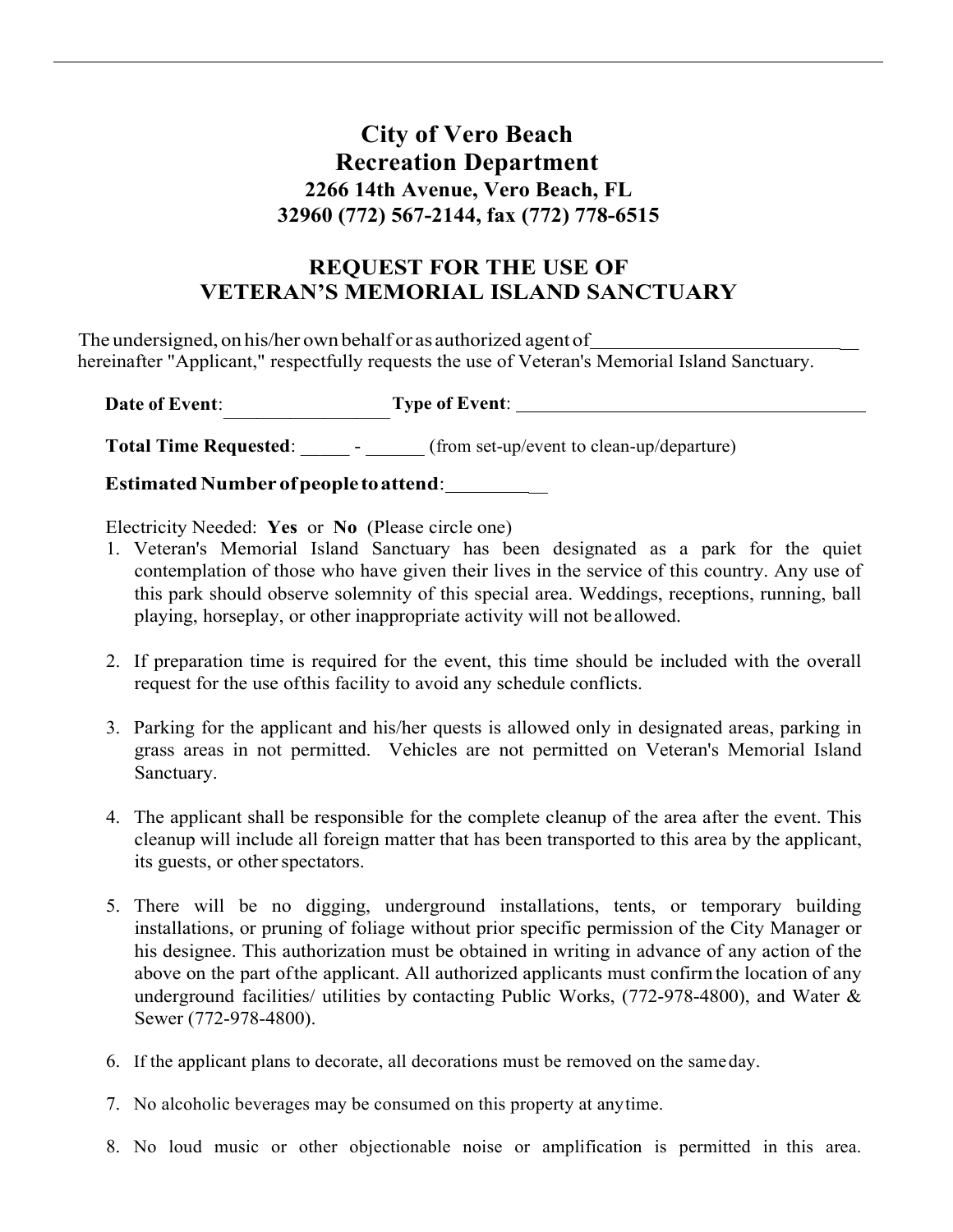| (30) days prior to the event.                                       | 9. Where practicable, this application should be submitted to the Recreation Department thirty         |
|---------------------------------------------------------------------|--------------------------------------------------------------------------------------------------------|
| 10. Special Requests:                                               |                                                                                                        |
|                                                                     |                                                                                                        |
|                                                                     |                                                                                                        |
| certifies that he/she is an authorized signatory for the applicant. | The undersigned certifies that he/she has read and understands the foregoing, and that the undersigned |
|                                                                     |                                                                                                        |
| Signed:                                                             |                                                                                                        |
|                                                                     |                                                                                                        |
|                                                                     |                                                                                                        |
| APPROVAL AND RECOMMENDATION BY:                                     |                                                                                                        |
|                                                                     |                                                                                                        |
| THE VETERANS SERVICE OFFICE OF INDIAN RIVER COUNTY:                 |                                                                                                        |
|                                                                     |                                                                                                        |
| DATE:<br>(Signature)                                                |                                                                                                        |
| THE VETERAN'S COUNCIL OF INDIAN RIVER COUNTY:                       |                                                                                                        |
|                                                                     |                                                                                                        |
| $\overline{\phantom{a}}$ DATE:<br>(Signature)                       |                                                                                                        |
| THE VETERANS MEMORIAL ISLAND SANCTUARY ADVISORY COMMITTEE:          |                                                                                                        |
|                                                                     |                                                                                                        |
| (Signature)                                                         |                                                                                                        |
| APPROVAL BY THE CITY MANAGER:                                       |                                                                                                        |
| (Signature)                                                         |                                                                                                        |

 *please call the Supervisor on Duty at 538-1397, or the Vero Beach Police Department non-emergency*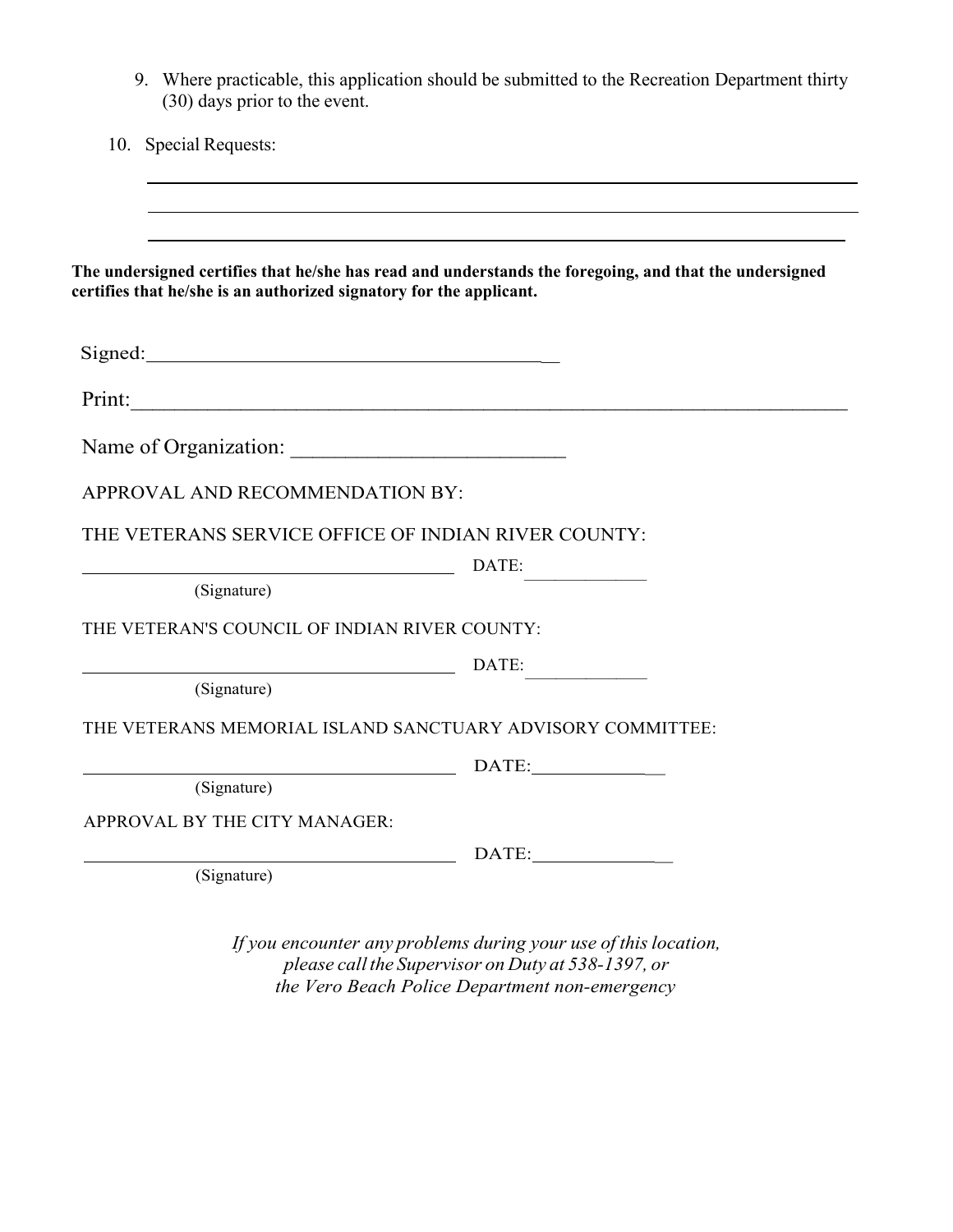#### **ATTACHMENT "A"**

#### **AUTHORIZED USES AND MEMORIAL RULES VETERANS MEMORIAL ISLAND SANCTUARY**

#### **A. Purpose and Intent.**

 Pursuant to Section 54-3 l(e) of the City of Vero Beach Code of Ordinances ("Code"), the the Veterans Memorial Island Sanctuary depicted on **Exhibit "A"** attached hereto, and purpose and intent of these Authorized Uses and Memorial Rules ("Uses and Rules") for incorporated herein ("Sanctuary") is twofold:

 (1) To create at the Sanctuary a quiet haven for reflection on the sacrifices made by the men and women of the Armed Forces of the United States of America; and

(2) To preserve the Sanctuary as a memorial to Indian River County's military heroes.

#### **B. Definitions.**

The following definitions shall apply to these Uses and Rules:

*Cenotaphs:* individual memorials for fallen veterans whose bodies are buried elsewhere or not recovered.

*Master Plan:* the plan guiding the management and development of Veterans Memorial incorporated herein. Island Sanctuary adopted by the City Council of the City of Vero Beach pursuant to Section 54- 31(e) of the Code, as more fully described and identified in **Exhibit "B"** attached hereto, and

serve *Veterans Memorial Island Sanctuary Advisory Committee:* the committee established pursuant to the Code to ensure the purpose, intent and preservation of the Sanctuary and to as an advisory committee to the City Council of the City of Vero Beach, ("Committee.")

Veterans Memorial Island Sanctuary: the geographic area including all of Spoil Island #31, hereinafter "Island," deeded to the City of Vero Beach on May 5, 1941, the bridge leading to the Island, and the entrance area lying immediately east of the bridge, including the traffic circle and its contents, excluding the roadway,

#### **C. General Matters.**

 as specified in Section 5.05 of the Charter of the City of Vero Beach. (1) The Sanctuary may not be sold, leased, traded, or given away by the City except

(2) There shall be no charge for admission to the Sanctuary.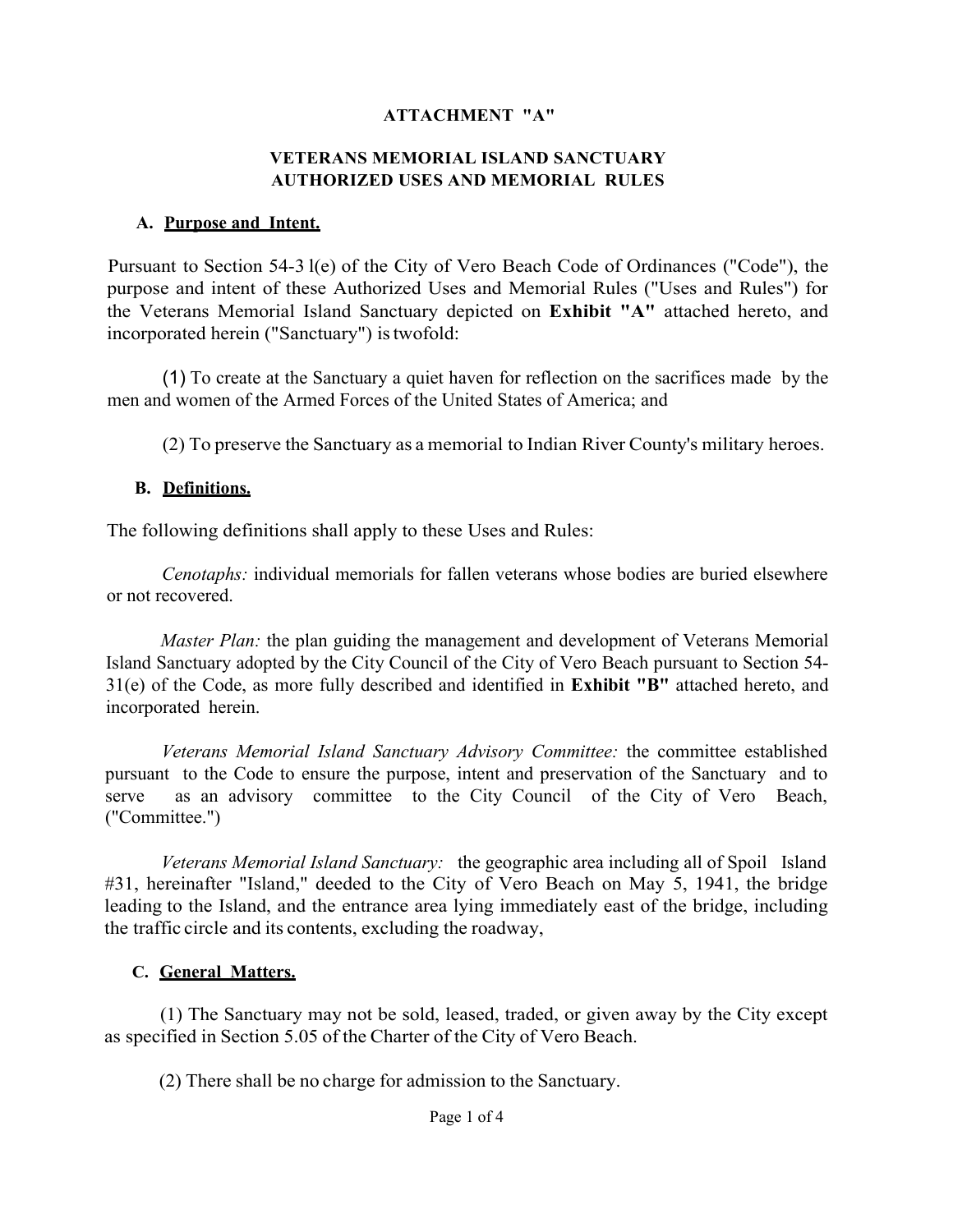Recreation Department of the City of Vero Beach. (3) Initial coordination of uses of the Sanctuary shall be coordinated through the

## **D. Rules and Policies.**

(1) Use of the Sanctuary:

(a) All uses shall be in keeping with the purpose and intent of the Sanctuary.

 consistent with Section 54-3l (e) of the Code. (b) All other uses shall be by permit only, issued by the City Manager and

 Department and verified by the Indian River County Veterans' Service Office. (c) Private memorial services held at the Sanctuary shall be limited to services for United States veterans for whom a Certificate of Release or Discharge from Active Duty (Department of Defense Form DD214), or equivalent, issued for reason other than dishonorable conduct, has been provided to the City of Vero Beach Recreation Scattering of cremains of such veterans is permitted in the waters surrounding the Island, however cremains shall not be scattered on the Island.

(2) The following uses shall not be permitted at the Sanctuary:

- (a) General recreational activities.
- (b) Weddings.
- (c) Demonstrations, rallies or politically motivated gatherings.
- (d) Fund raising events.
- (e) Sporting events.
- (f) Band concerts, except those related to military ceremonies or recognized holidays of special national or local significance in which patriotic music shall predominate.
- (g) Camping.
- (h) Alcoholic beverages.
- (i) Bikes, skateboards, scooters, and skates.
- (j) Kite flying or operation of model aircraft or model vehicles.
- (k) Water activities such as, but not limited to, swimming, boating, fishing, and the like, except that fishing shall be permitted on the bridge leading to the that are allowed or permitted pursuant to the Uses and Rules. Island so long as such fishing activity does not interfere with Island events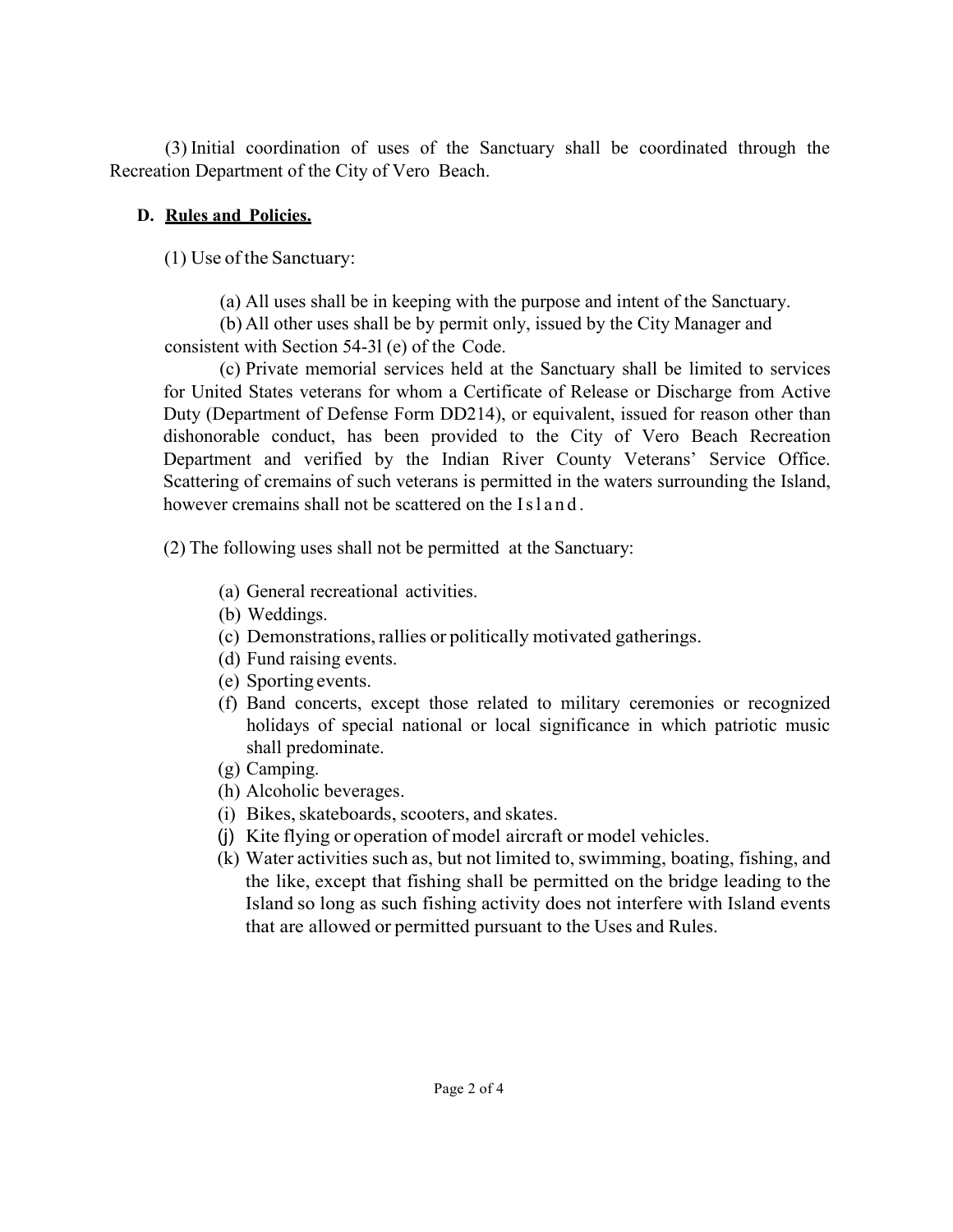- by or for the City. (1) Motor vehicles and other motorized conveyances, except those utilized in conveying persons with disabilities or utilized in maintenance or approved work
- (m)Dogs, except service dogs.
- (n) Commercial activity.

## **E. Individual Memorials.**

(1) Cenotaphs have been used since the dedication of the Island. Cenotaphs shall be consistent in size and design with existing cenotaphs. Vietnam era veterans are honored with engraved granite memorials. Veterans of other conflicts are honored with granite memorials with bronze plaques. Bronze plaques shall be consistent with those of the conflict/era. Plaques shall contain name, date of birth, and date of death. Branch of Service and rank may be included, space permitting.

 defending the United States of America and for whom a Report of Casualty Certificate County at the time of his or her initial entry into one of the services shall be eligible for recognition. (2) Cenotaphs will honor the men and women of Indian River County who died while (Department of Defense Form 1300), or equivalent, has been provided to the City of Vero Beach Recreation Department and verified by the Indian River County Veterans' Service Office. Any such qualifying veteran who died while defending our country and was a resident of Indian River

(3) No other individual memorials shall be allowed, except as set forth in Section H.

 recommendation by the Veterans Council of Indian River County and the Committee. (4) Cenotaphs may be approved by the City Council after consideration of the

## **F. Monuments.**

 the Sanctuary. The "Lest We Forget" monument established precedence. Honor is paid to the Missing in Action (MIA). (1) Monuments have been part of the memorials to honor veterans since the dedication of veterans of World War II, the Korean War, and the Vietnam War. In addition, monuments pay tribute to Pearl Harbor Survivors, Purple Heart recipients, Prisoners of War (POW), and those

 (2) Only veteran organizations sponsoring a monument may be recognized as part of the monument.

 (3) Plans for construction of monuments shall require approval by the City Council after consideration of the recommendation by the Veterans Council of Indian River County and the Committee.

 (4) All monuments shall be consistent with the Master Plan and no development shall occur that is not consistent with that plan.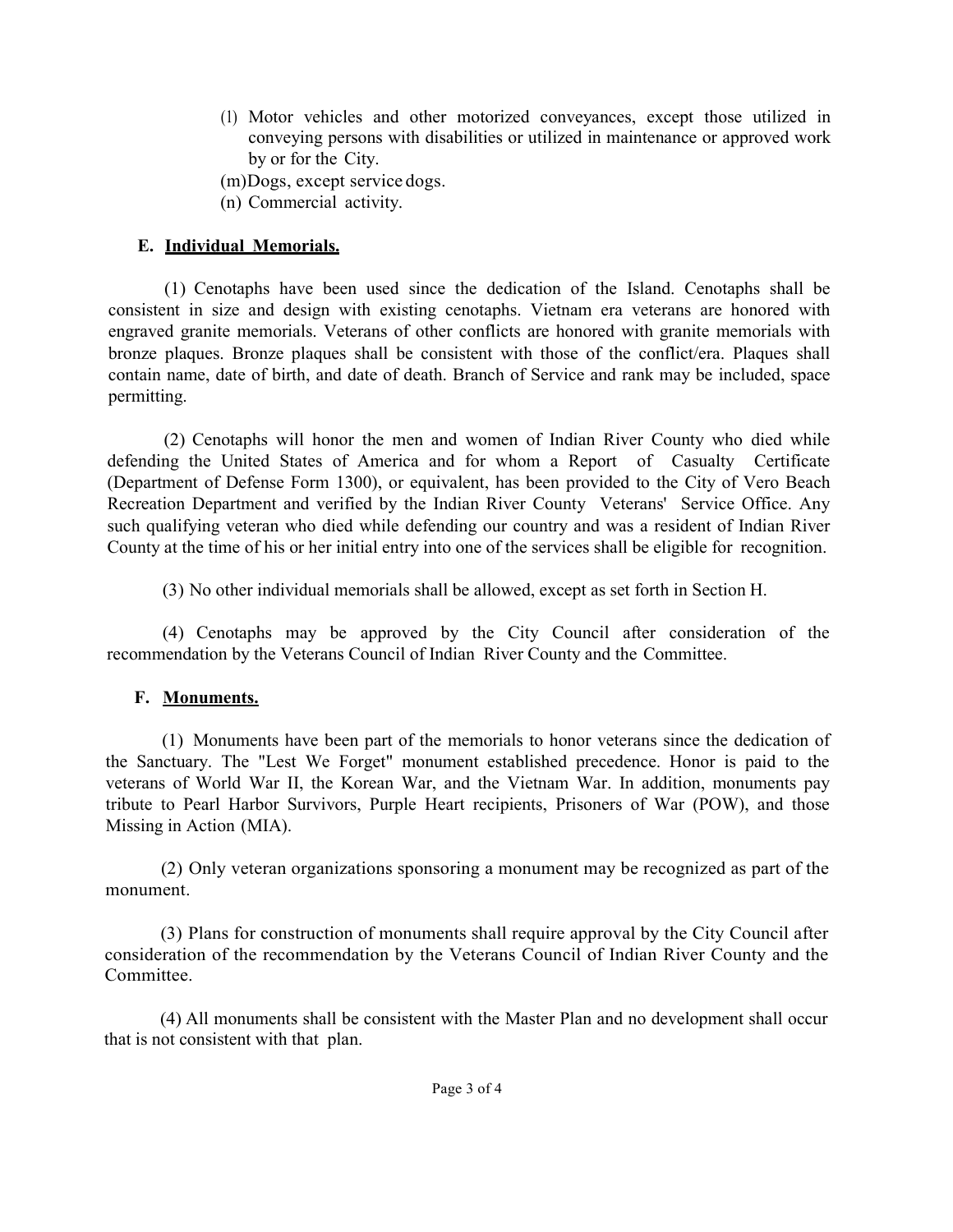## **G. Service Memorials.**

 Army, the Navy, the Marines, the Air Force, and the Coast Guard have been constructed recommendation by the Veterans Council of Indian River County and the Committee. Monuments commemorating the branches of the United States Armed Services, i.e. the consistent with the Master Plan. Any changes to the existing monuments shall be consistent with the Master Plan and shall require approval by the City Council after consideration of the

## **H. The Gold Star Family Grove.**

 note those families that have also borne the cost of war. A "Gold Star Family" refers to a family of a veteran who was killed or died in military service while on active duty, from causes other than dishonorable. The Gold Star designation was prominent beginning in World War I to distinguish families that had suffered the loss of a loved one in the Great War. The tradition continues today with the legacy of the Gold Star to

 the west side of the Square. The Grove is created to provide honor, hope & healing to those Island Sanctuary Committee by the American Gold Star Mothers Association Inc. (AGSMA) Island Sanctuary Committee by the American Gold Star Mothers Association Inc. (AGSMA)<br>Indian River Chapter a memorial may be approved for a veteran family member of Indian River County who has given his or her life in service to the United States while on active duty, may be afforded another Gold Star Family or extended again to the same family at the discretion Felix Poppell Post #39, Vero Beach, FL. The Sanctuary Gold Star Family Grove consists of the Grove Plaque and the ten ( 10) Green Buttonwood trees and their memorials. The plaque is located with the "Heroes All" Plaque on the Cenotaph Square pedestal. Five (5) trees flank the east side and five trees flank families coping with the loss of loved ones. Upon recommendation to the Veterans Memorial from causes other than dishonorable, and is not otherwise recognized by a cenotaph. The memorial is a nonpermanent memorial. Upon deterioration of the wooden pedestal the bronze plaque will be returned to the AGSMA Indian River Chapter (AGSMA) for disposition. The tree of the AGSMA. Funds for the memorial are provided under the auspices of the American Legion